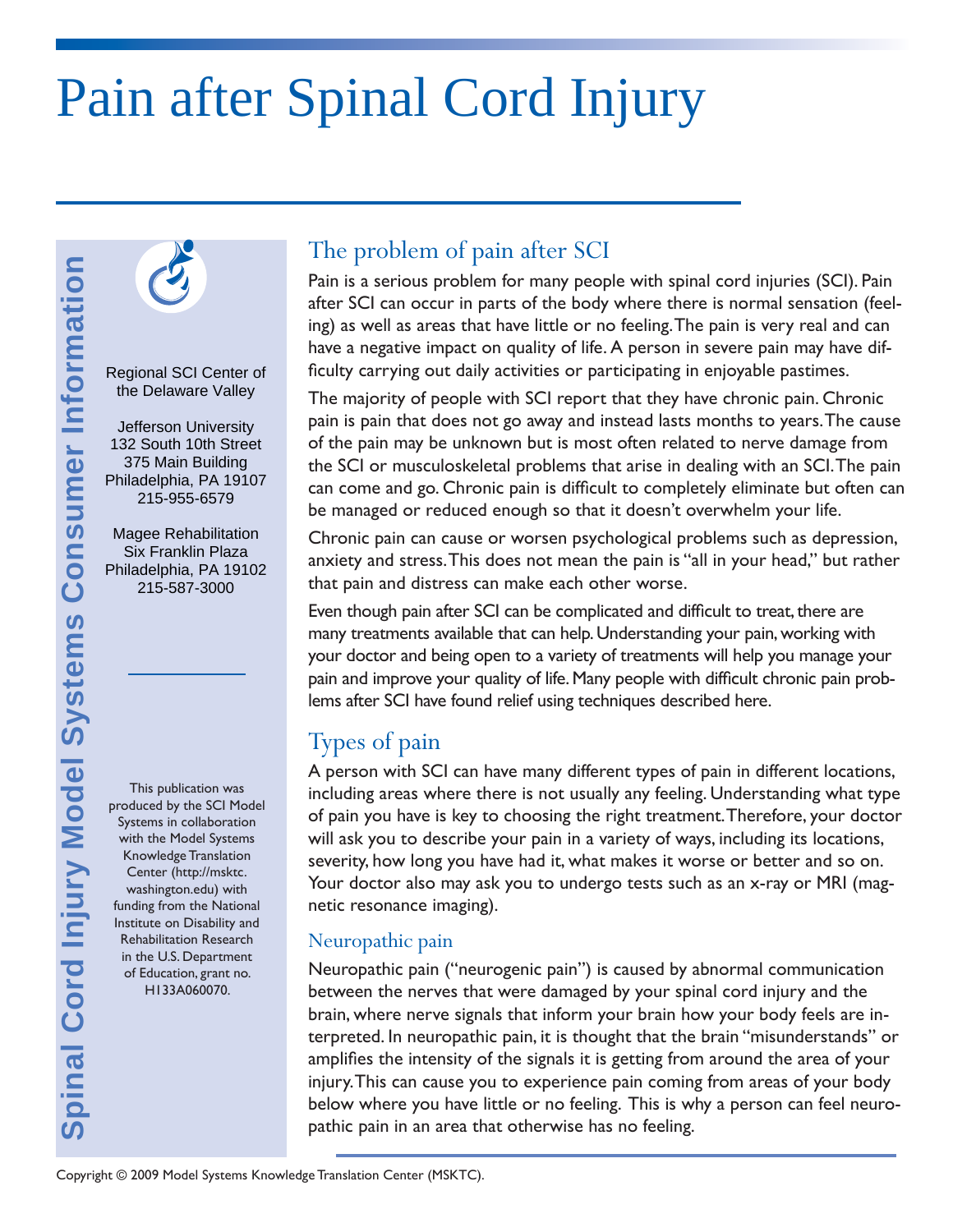People often use words such as *burning, stabbing* or *tingling* to describe neuropathic pain, but neuropathic pain varies a great deal from person to person. It is often very difficult to treat, and frequently a combination of treatments must be used.

*Note*: If pain starts years after injury, it may be due to a new medical problem, such as a syrinx, a fluid-filled cavity that forms in the spinal cord. It is rare but may require surgery. Therefore, it is very important to contact a doctor if you notice any new loss of sensation, especially in areas around the level of your injury, and any muscle weakness that doesn't improve with rest.

#### Musculoskeletal pain

Musculoskeletal pain is caused by problems in the muscles, joints or bones. It is a common problem for all people as they get older, including those with SCI.

Musculoskeletal pain can be caused by injury, overuse or strain, arthritic changes, or wear and tear of the joints, often from wheelchair use (including inadequate support for sitting) and/or transfers. It usually gets worse with movement and better with rest.

**Upper limb (shoulder, elbow and hand)** 

**pain** is often caused by overuse of the muscles from doing transfers and pressure relief maneuvers and from pushing a wheelchair. It can occur months or many years after injury. People with higher level injuries who use computers or joysticks for many activities (reading, communicating, environmental controls) may develop pain in the hand, arm or shoulder from overuse. Upper limb pain can make it difficult for you to transfer safely and perform other activities of daily living.

- **Back and neck pain** are common problems. In people with paraplegia who have had surgery to fuse their spine, increased motion that occurs just above and just below the fusion can lead to back pain. People with tetraplegia (quadriplegia) may also have back pain, especially if they are able to walk but still have weakness. People who use chin- or mouth-operated joysticks may sometimes develop neck pain.
- **Muscle spasm pain** happens when muscles and joints are strained from spasticity.

#### Visceral pain

Visceral pain is located in the abdomen (stomach and digestive area) and is often described as cramping and/or dull and aching. It can be caused by a medical problem such as constipation, a kidney stone, ulcer, gall stone or appendicitis. Since a person with SCI may not have the usual symptoms associated with these medical conditions, it is important to see a doctor who has had experience caring for SCI patients in order to get a correct diagnosis and treatment.

Pain that comes from a visceral problem is sometimes felt in an area away from the source of the problem. This is called *referred* pain. One common example is shoulder pain that results from gallbladder disease.

# Managing pain after SCI

Since pain can have so many different causes there is no single way to treat it. You and your doctor may need to try a combination of drugs, therapy and other treatments, including psychological treatments, and this may take some time to work out.

#### Physical treatments and interventions

- **Activity modification for musculoskeletal pain**. Changes in your mobility equipment (wheelchair, sliding board), your wheelchair pushing and transfer techniques, and in the way you do pressure reliefs can significantly decrease pain in your muscles and joints. Exercises that strengthen and balance your joints can also help reduce musculoskeletal pain. For information, please see the supplement "Activity Modifica**tion for Musculoskeletal Pain**."
- **Physical therapy** is used to treat musculoskeletal pain. Stretching and range of motion exercises may help relieve pain associated with muscle tension. Exercises that strengthen weak muscles can restore balance in painful joints and reduce pain.
- **Therapeutic massage** may help relieve musculoskeletal pain due to muscle tightness and muscle imbalance.
- **Acupuncture** is used to treat musculoskeletal pain. Tiny needles are inserted into the skin at specific points on the body. This method is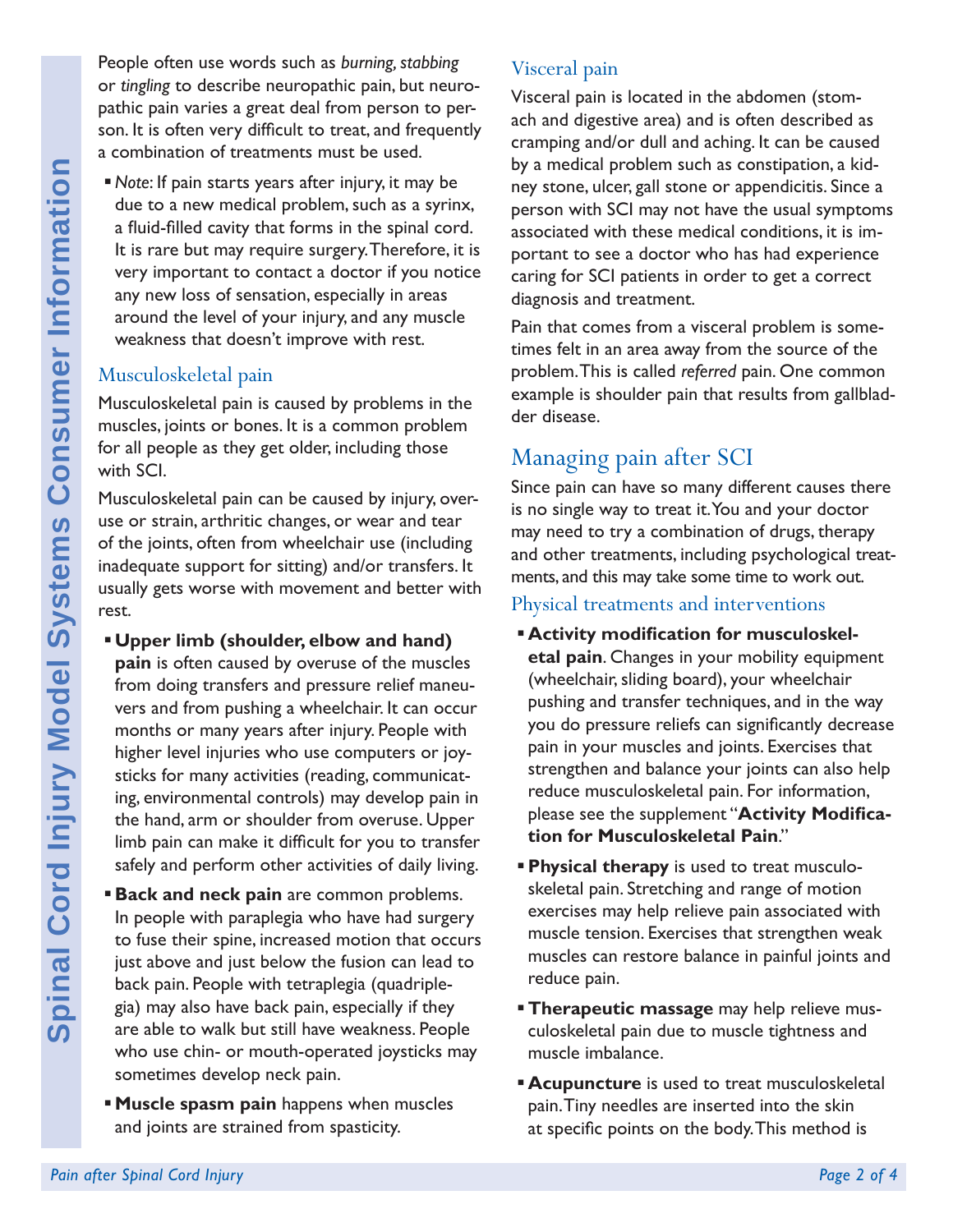thought to work by stimulating the body's pain control system or by blocking the flow of pain.

**Transcutaneous electrical nerve stimulation (TENS)** is sometimes used to treat musculoskeletal pain. Electrodes are placed on the surface of your skin and send low levels of electrical current into your body. The current blocks signals from the areas of nerve damage that are triggering a pain response.

## Psychological treatments for pain

We now know that people can learn to use psychological techniques to help them manage their pain better so it doesn't take over their lives. Psychologists trained in pain management can help with a variety of techniques proven to be effective in reducing the intensity and impact of pain.

- **Relaxation techniques and/or biofeedback** designed to teach you how to reduce muscle pain tension and "mental tension" associated with pain can be helpful in self-management.
- **Self-hypnosis training** has proven helpful for reducing chronic pain in some individuals.
- **Cognitive restructuring**. Learning how to think differently about your pain and its effects can actually lead to changes in brain activity and, in turn, the experience of pain.
- **Individual psychotherapy** designed to help identify desired goals and increase pleasure and meaning in daily life can help reduce pain. Therapy can also help if there is a significant amount of anxiety associated with pain.

## **Medications**

There are many different medications to treat pain. All of the medications listed below have shown some success in reducing pain, but none do so completely in every instance. All have possible side effects, some of which can be serious. Discuss all side effects with your doctor. Sometimes combinations of drugs work better than a single drug.

**Non-steroidal anti-inflammatory drugs** (also known as NSAIDs) such as aspirin, ibuprofen (Motrin, Advil) and naproxen are most commonly used to treat musculoskeletal pain. Side effects may include stomach upset or bleeding problems.

- **Antiseizure medications** such as gabapentin (Neurontin) and Pregabalin (Lyrica) are used to treat neuropathic pain. Side effects include dizziness, sleepiness and swelling.
- **Antidepressants** are used to treat neuropathic pain and depression. These medications include selective serotonin norepinephrine reuptake inhibitors (SSNRIs), such as venlafaxine (Effexor), and tricyclics, such as amitripltyline (Elavil). Side effects include dry mouth, sleepiness, dizziness and (with SSNRIs) nausea.
- **Narcotics (opiates)** such as morphine, codeine, hydrocodone and oxycodone are used to treat neuropathic and musculoskeletal pain. These drugs have many side effects, including constipation and sleepiness, and can be habit forming. You may also develop dependency on these drugs and may have withdrawal symptoms if you suddenly stop taking them. However, they can be used effectively for many people, and while not the first consideration for chronic pain management, should not be dismissed because of fears about dependency or side effects
- **Muscle relaxants and anti-spasticity** medications such as diazepam (Valium), baclofen (Lioresal) and tizanidine (Zanaflex) are used to treat spasm-related and musculoskeletal pain. These may be taken by mouth or delivered directly to the spinal cord through an implanted pump (see "Intrathecal pumps" below). These drugs can cause sleepiness, confusion and other side effects.
- **Topical local anesthetics** such as lidocaine (Lidoderm) are used to treat pain that occurs when skin is lightly touched (called *allodynia*).

## Surgical Treatments

- **Dorsal column stimulator** is used to treat neuropathic pain due to nerve root damage. A high frequency, low intensity nerve stimulator is surgically placed in the spinal canal next to the spinal cord or nerve roots.
- **Intrathecal pumps** are used to treat neuropathic pain (using morphine) or muscle spasmrelated pain (using baclofen) A pump containing morphine or baclofen is surgically placed under